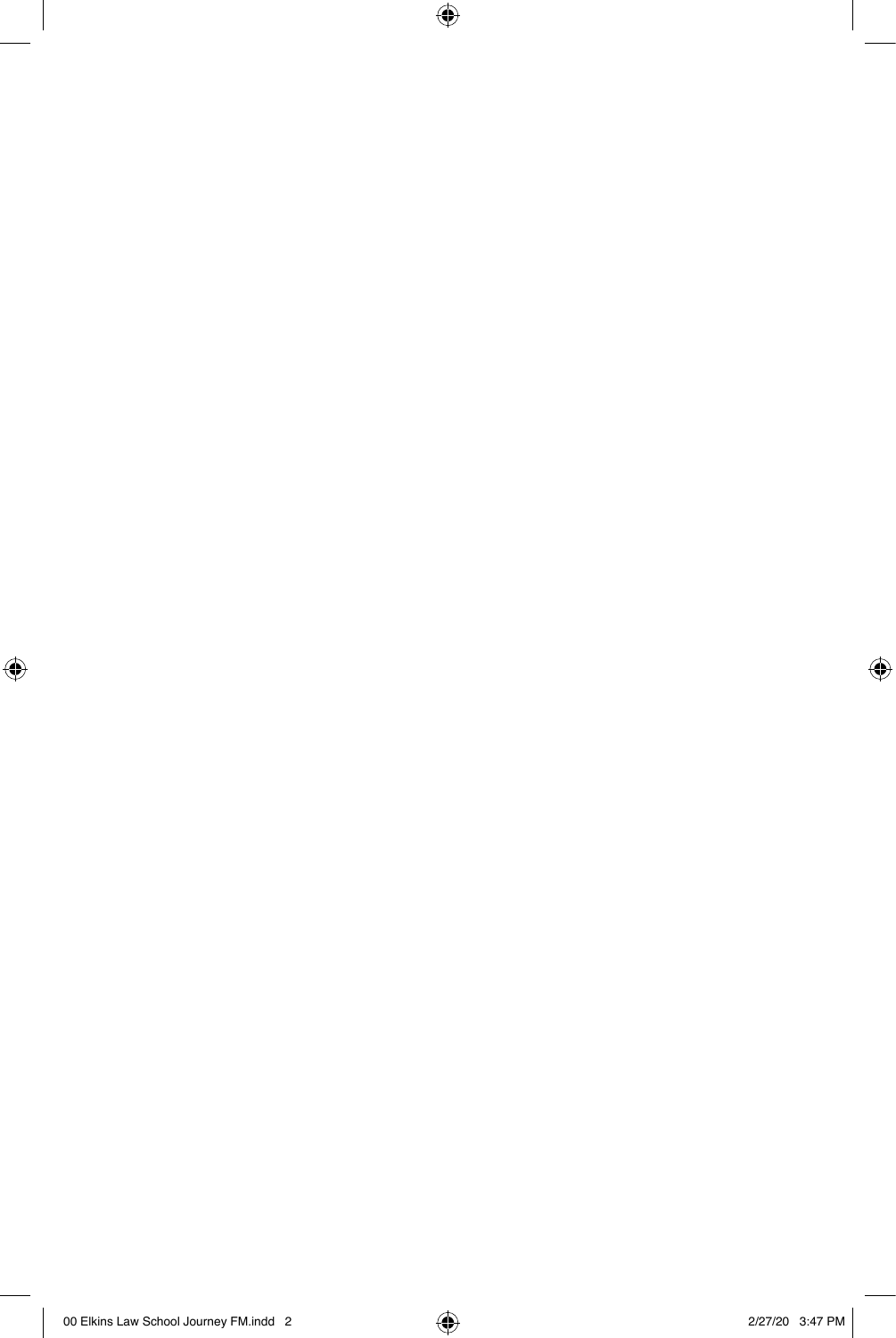# The Law School Journey

a calendar of readings

James R. Elkins

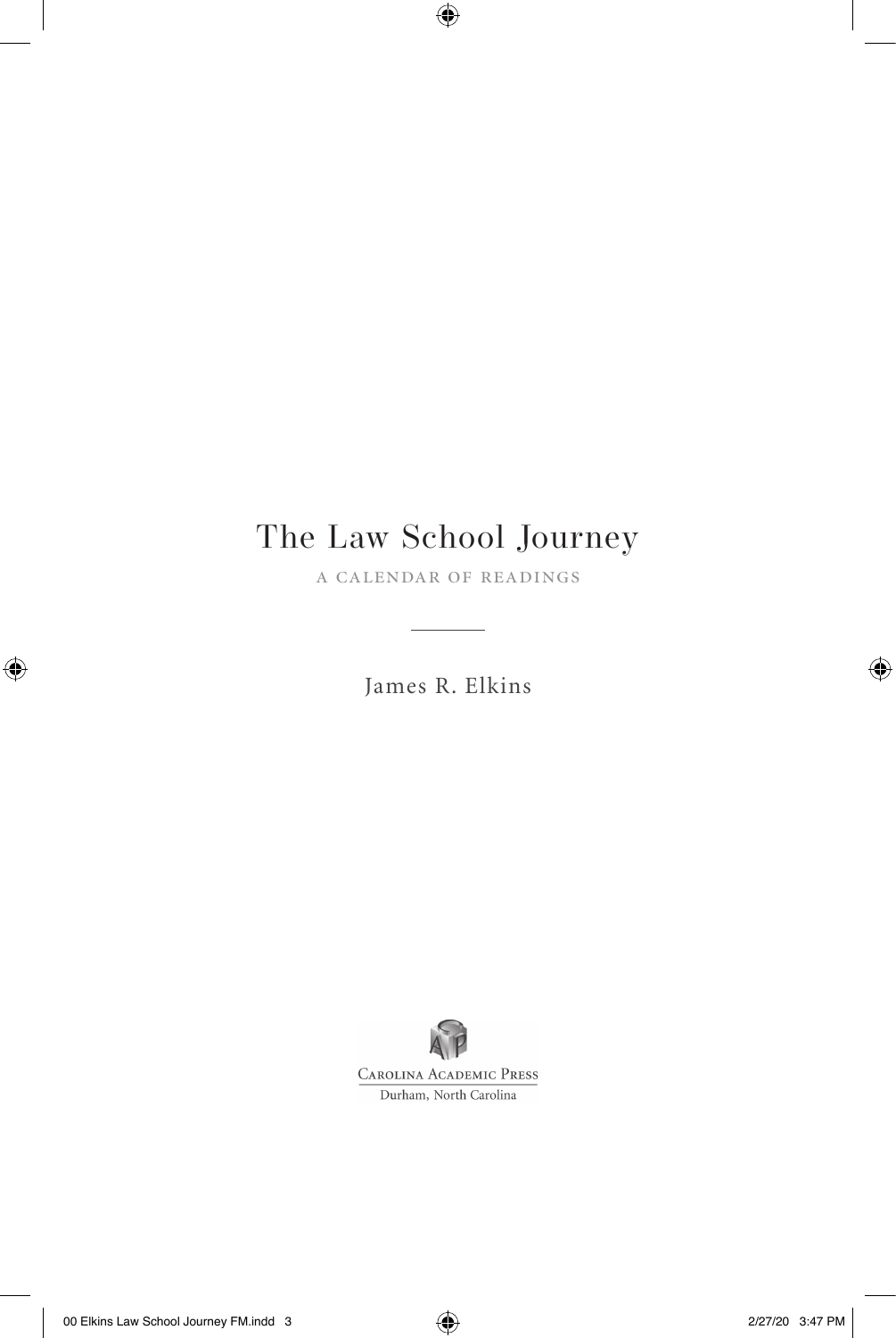Copyright © 2020 James R. Elkins All Rights Reserved

Library of Congress Cataloging-in-Publication Data

Names: Elkins, James R., 1945- author. Title: The law school journey : a calendar of readings / by James R. Elkins. Description: Durham, North Carolina : Carolina Academic Press, LLC 2020. Identifiers: LCCN 2020002506 | ISBN 9781531017033 (paperback) | ISBN 9781531017040 (ebook) Subjects: LCSH: Law students—United States—Handbooks, manuals, etc. Classification: LCC KF283 .E39 2020 | DDC 340.071/173—dc23 LC record available at https://lccn.loc.gov/2020002506

Carolina Academic Press 700 Kent Street Durham, North Carolina 27701 Telephone (919) 489-7486 Fax (919) 493-5668 www.cap-press.com

Printed in the United States of America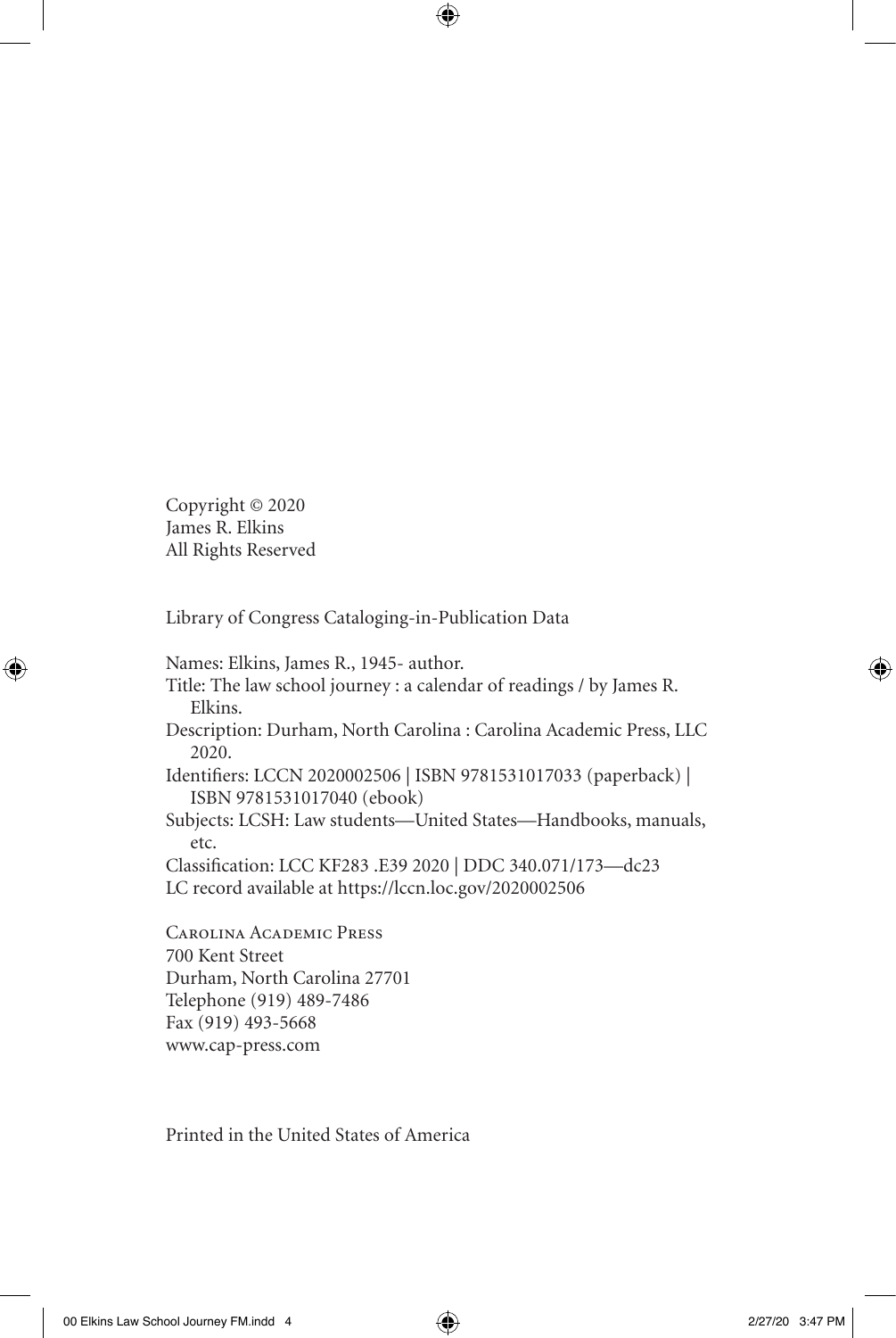## Contents

| Prologue                                | Хİ   |
|-----------------------------------------|------|
| Introduction                            | xiii |
|                                         |      |
| <b>WEEK ONE</b>                         |      |
| Getting Started                         | 3    |
| 1.1 Every Journey Begins at Home        | 5    |
| 1.2 Different Students, Different Paths | 6    |
| 1.3 Getting Oriented                    | 7    |
| 1.4 Reality Work                        | 9    |
| 1.5 First Year Initiation               | 12   |
| 1.6 The Practicalist & the Traveler     | 19   |
| 1.7 Training   Education                | 22   |
|                                         |      |
| <b>WEEK TWO</b>                         |      |
| Law School Prescribed Reading           | 25   |
| 2.1 Reading Work Gets Underway          | 27   |
| 2.2 An Eye for Trouble                  | 33   |
| 2.3 We Tell You More, We Tell You Less  | 35   |
| 2.4 Read the Case, Talk Like a Lawyer   | 37   |
| 2.5 Case Brief Style Reading            | 40   |
| 2.6 A Thirst for Black-Letter Law       | 43   |
| 2.7 Swimming with Your Clothes On       | 48   |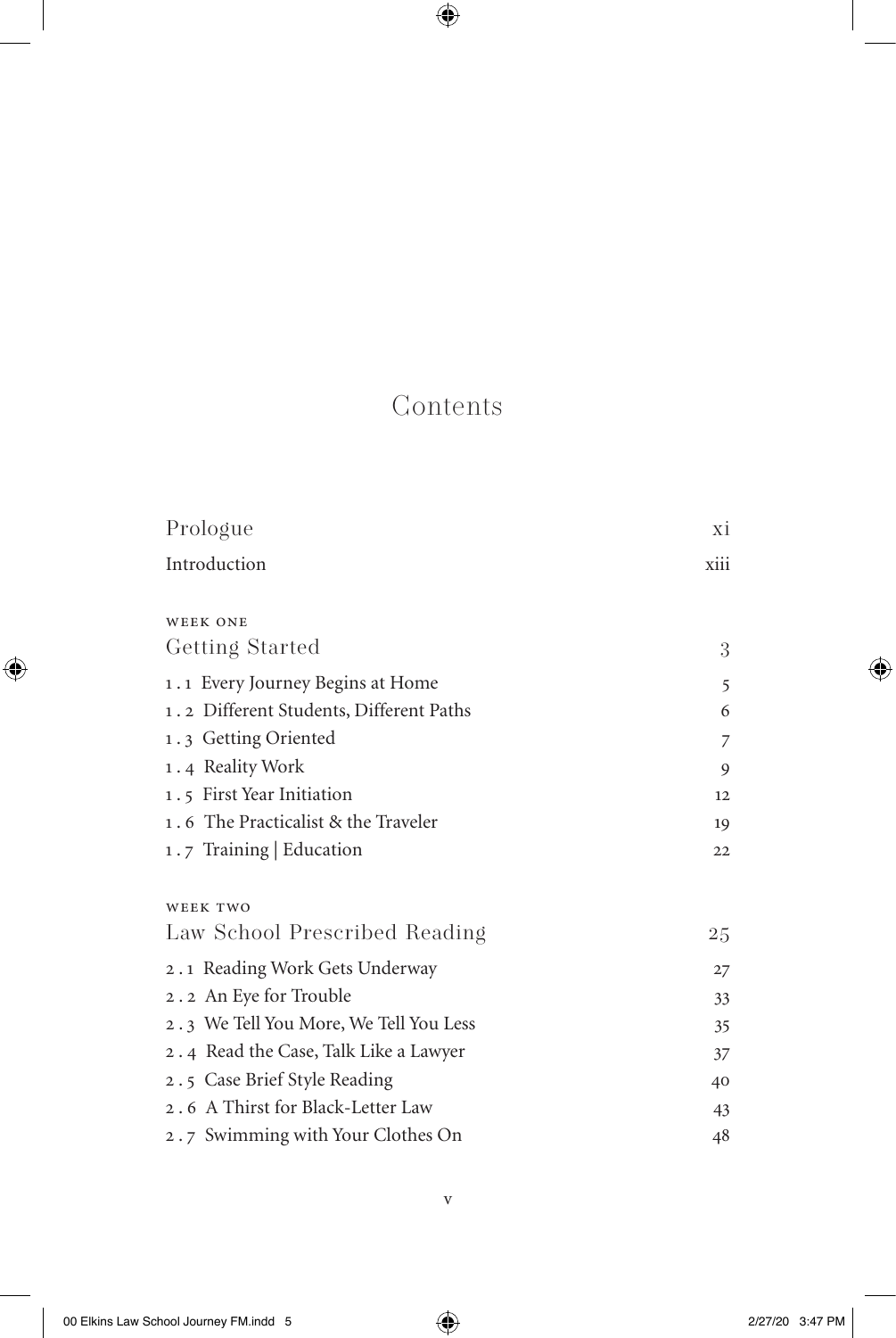| <b>WEEK THREE</b>                                |    |
|--------------------------------------------------|----|
| Reading the Case and Beyond                      | 51 |
| 3.1 Stories about Prescribed Reading             | 53 |
| 3.2 Judicial Opinions Happen to Be Stories       | 57 |
| 3.3 Reading a Judicial Opinion for All Its Worth | 61 |
| 3.4 Making Sense of a Case                       | 63 |
| 3.5 One Student's Reading                        | 65 |
| 3.6 What Kind of Reader Are You                  | 67 |
| 3.7 Making the Most of What You Read             | 68 |
| <b>WEEK FOUR</b>                                 |    |
| Read the River                                   | 69 |
| 4.1 A Watchful Eye                               | 71 |
| 4.2 Becoming a Riverboat Pilot                   | 72 |
| 4.3 Reflections of a River Runner                | 76 |
| 4.4 Kayaking                                     | 78 |
| 4.5 Cue-Consciousness, Cue-Seeking, Cue-Deaf     | 79 |
| 4.6 To Know What You Have Not Studied            | 81 |
| $4.7$ Not by Telling                             | 82 |
| <b>WEEK FIVE</b>                                 |    |
| A Protagonist in Your Own Story                  | 83 |
| 5.1 A Place of Stories                           | 85 |
| 5.2 Existential Questions                        | 87 |
| 5.3 A Time of Inquiry                            | 89 |
| 5.4 We Are All Tellers of Tales                  | 90 |
| 5.5 A Mythic Realm                               | 92 |
| 5.6 Excavating a Story                           | 92 |
| 5.7 A Twisted Logic                              | 94 |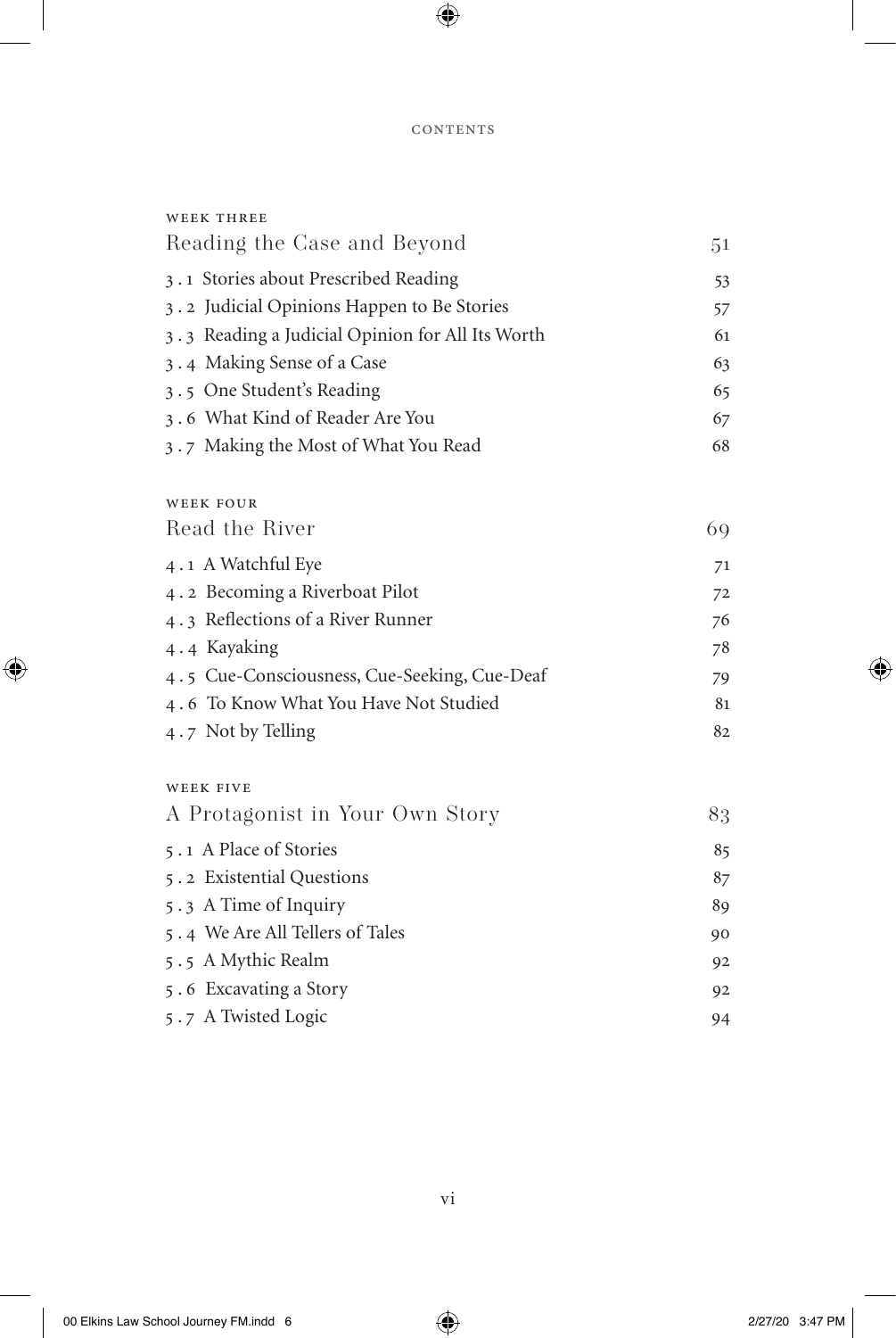### **CONTENTS**

| WEEK SIX                                       |     |
|------------------------------------------------|-----|
| An Underground Stream                          | 95  |
| 6.1 So Much Lies Out of Sight                  | 97  |
| 6.2 The Surface and Below                      | 99  |
| 6.3 Law School Culture                         | 100 |
| 6.4 The Implicit Curriculum                    | 101 |
| 6.5 Ordinary Religion                          | 104 |
| 6.6 Unlit Halls of Professional Socialization  | 105 |
| 6.7 Something More Than the Curriculum         | 105 |
| <b>WEEK SEVEN</b>                              |     |
| Descent into the Underworld                    | 107 |
| 7.1 A Place to Flee                            | 109 |
| 7.2 A Sense of Not Belonging                   | 111 |
| 7.3 Finding Oneself at the Edge of the Law     | 113 |
| 7.4 Estoppel                                   | 115 |
| 7.5 A Portrait of Psychological Distress       | 121 |
| 7.6 A Kafka Parable                            | 123 |
| 7.7 Profane & Sacred                           | 125 |
| <b>WEEK EIGHT</b>                              |     |
| Different Kinds of Teachers                    | 127 |
| 8.1 Wendy Meets Professor Lawson               | 129 |
| 8.2 Boot Camp                                  | 132 |
| 8.3 A Socratic-Inspired Teacher                | 137 |
| 8.4 Philosophically-Inclined Teachers          | 145 |
| 8.5 A Teacher Who Inspires                     | 152 |
| 8.6 A Teacher Embraces Stories                 | 155 |
| 8.7 How Different Your Teachers Turn Out to Be | 156 |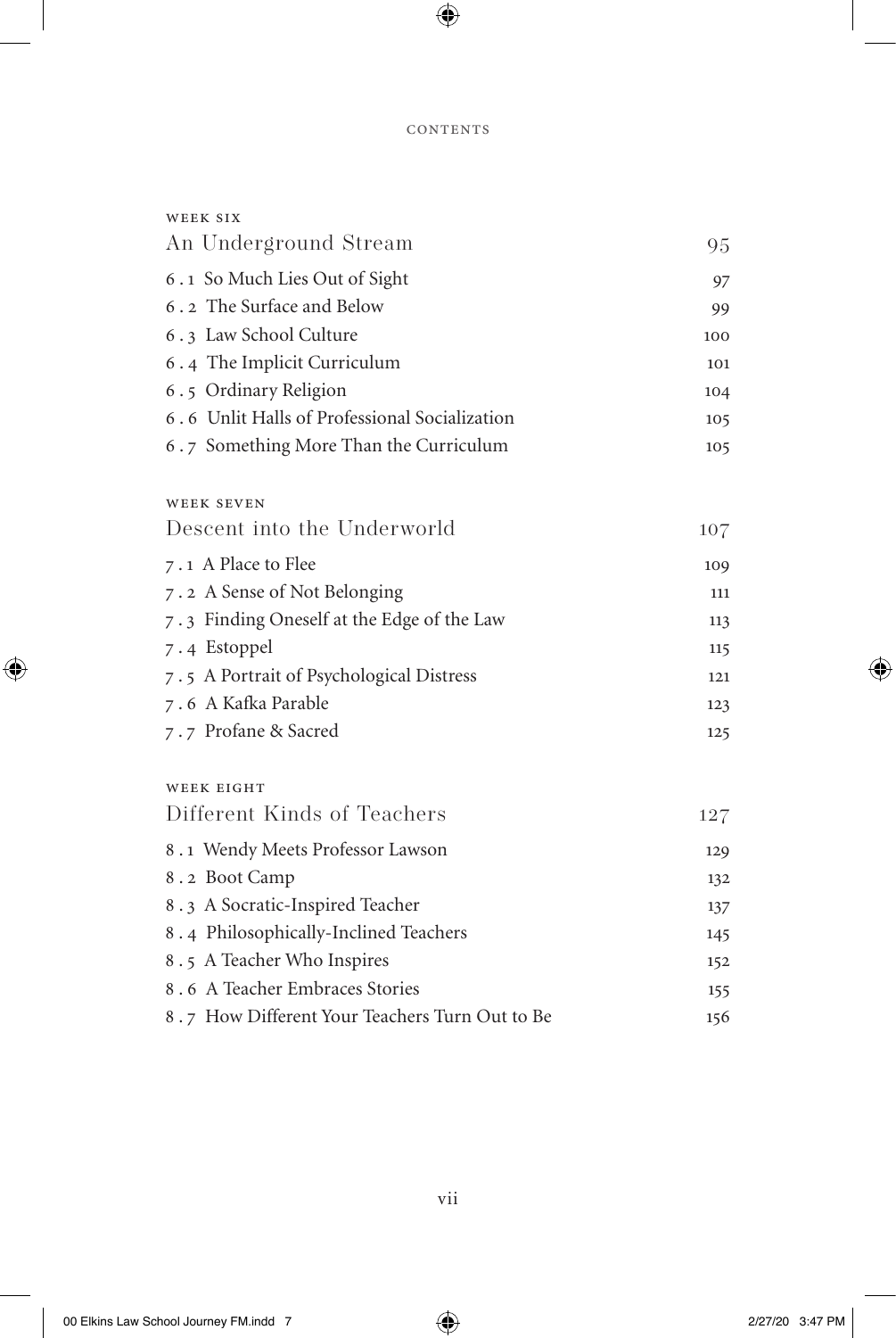### contents

| <b>WEEK NINE</b>                                         |     |
|----------------------------------------------------------|-----|
| Conversing with Socrates                                 | 159 |
| 9.1 A Young Student                                      | 161 |
| 9.2 Questioning Hippocrates                              | 162 |
| 9.3 A Scene from the Agora                               | 164 |
| 9.4 A Way of Doing Philosophy                            | 169 |
| 9.5 A Kind of Teaching                                   | 171 |
| 9.6 Socratic Dialogue                                    | 173 |
| 9.7 What a Teacher Can Do                                | 174 |
| <b>WEEK TEN</b>                                          |     |
| Another Look at the Terrain                              | 177 |
| 10.1 From a Humanistic Perspective                       | 179 |
| 10.2 Imagine a Refurbished Enterprise                    | 181 |
| 10.3 A Story Sensibility                                 | 184 |
| 10.4 Philosophical Reflection                            | 186 |
| 10.5 Archetypal Experience                               | 188 |
| 10.6 Along the Backroads                                 | 189 |
| <b>WEEK ELEVEN</b>                                       |     |
| Beyond the Demands of Necessity                          | 193 |
| 11 . 1 One Case Each Day - Gets Closer Scrutiny          | 195 |
| 11.2 A Legal Doctrine Each Week-Gets Special Focus and   |     |
| Use of Resources Beyond the Casebook                     | 196 |
| 11.3 A Course Each Semester - Read a Book That Takes You |     |
| Beyond the Law Found in Judicial Opinions                | 198 |
| 11.4 Each Semester of Law School—Read a Novel            | 200 |
| 11.5 Each Year of Law School-Read a Collection of Poetry | 201 |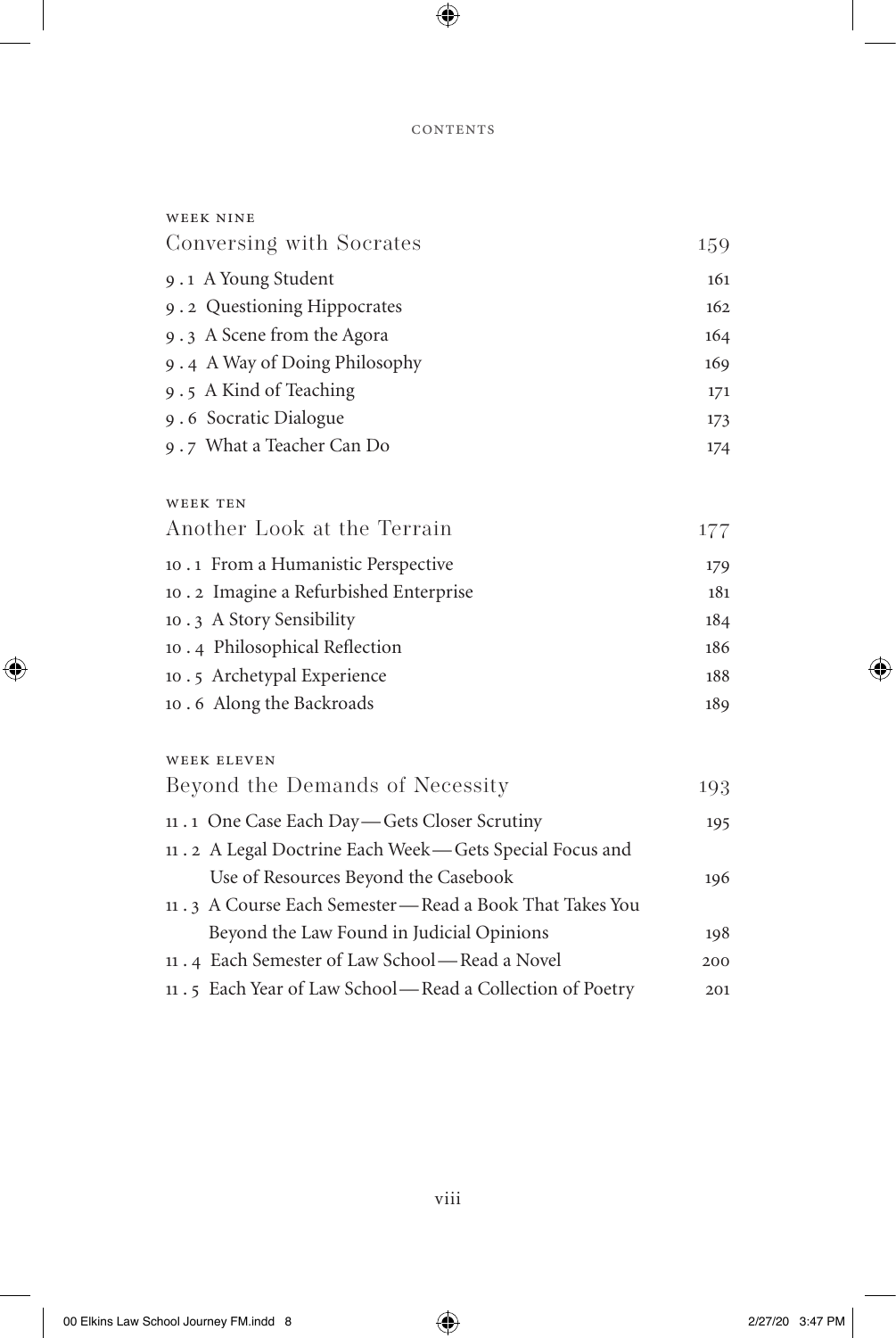### **CONTENTS**

| 207 |
|-----|
| 209 |
| 210 |
| 211 |
| 212 |
| 213 |
| 214 |
| 215 |
|     |
| 217 |
| 221 |
| 223 |
|     |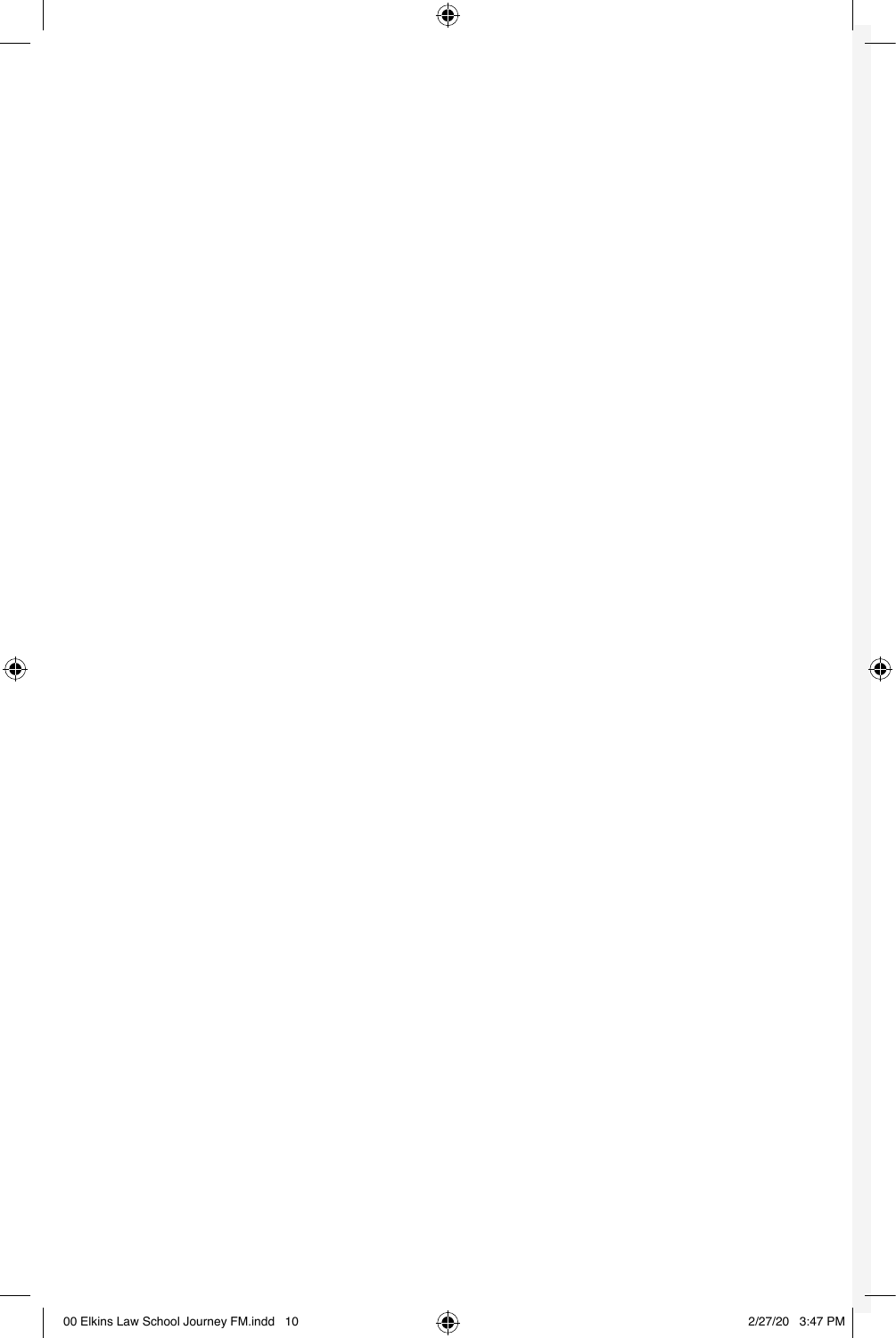## Prologue

*And will you, then, if you tread my path find there what I have found? Of course you will not. One man, one path; one path and a hundred endings; expectation is illusion. Yet in one thing I find that I have faith: set out upon that path, and what you find, however wide apart from my own finding, will be something just as good; or better.*

—K.N. Llewellyn, *The Bramble Bush: On Our Law and Its Study* 129 (Dobbs Ferry, New York: Oceana Publ., 1960)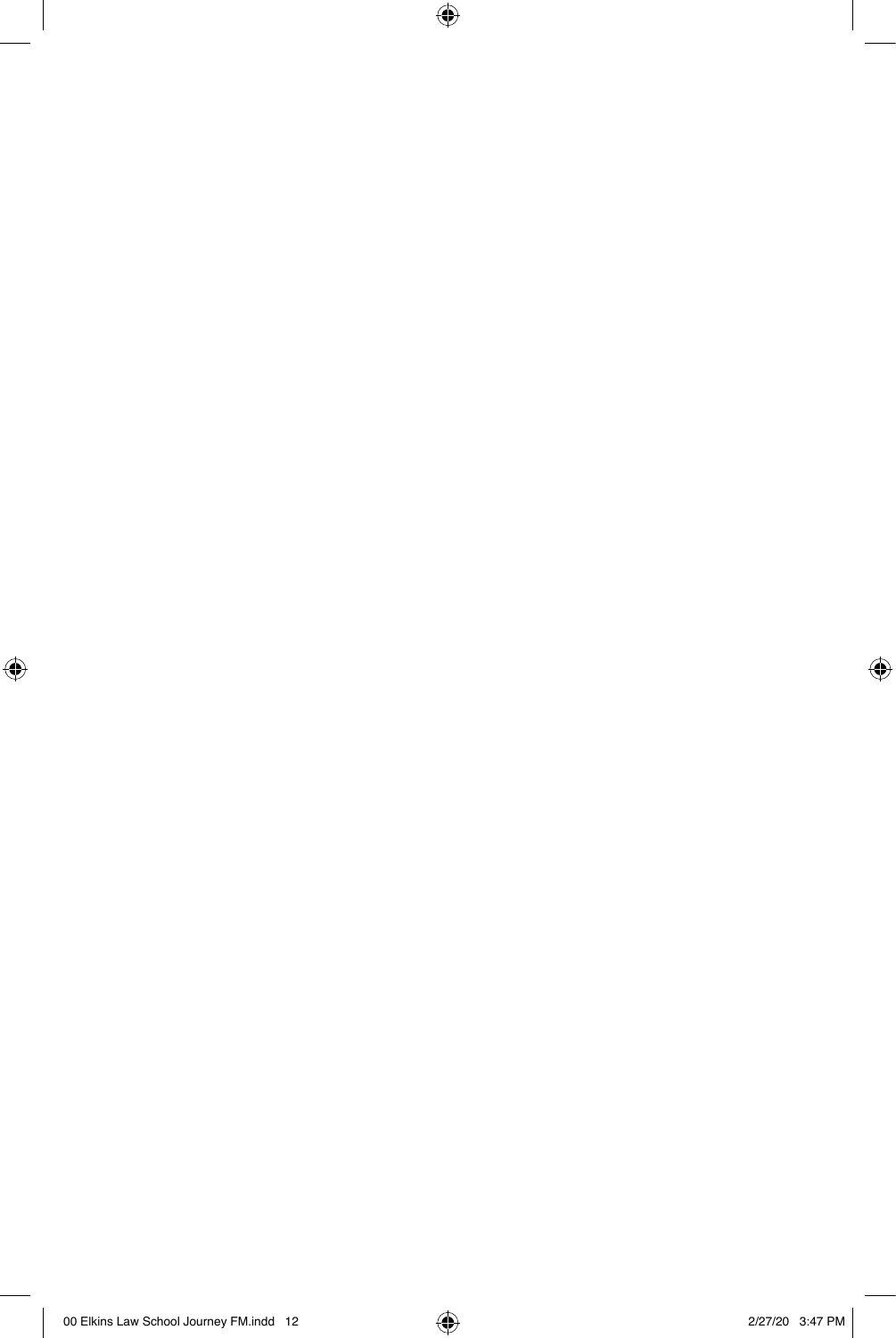## Introduction

You have set out upon a long journey. As you get underway, I suspect you have a host of questions: What am I doing here? Is this what I most want to be doing? What obstacles lie ahead? What will I be required to give up to become a lawyer? What kind of lawyer will I end up becoming? It's hard to imagine anyone ends up in law school without questions, reservations, and self-doubts.

There are a variety of guides and survival manuals available to help you navigate your way through law school. None of them may be all that helpful in your confrontation with the existential questions that arise during your legal education. Whether a guide of any kind might prove to be of help is difficult to predict. Scott Turow's *One L*, an account of his first year at Harvard Law School, published in 1977, is a well-told story about Turow's legal education at Harvard Law School. *One L* is a classic, a revealing account of law school *rites of passage* and an instructive account of the law school culture. (For a steadfast "guide" of recent vintage, *see* Kathryne M. Young, *How to Be Sort of Happy in Law School* (Stanford University Press, 2018).) Other first-hand accounts of legal education confirm Turow's observation that law school is an intense experience that can test your wits, deplete your energies, and push your patience to its limits. What is presented to you as the necessary work of law school can consume most of your time; indeed, the work can end up consuming you. This *calendar of readings* is offered to help you consider how and to what extent you want to let your self be consumed.

With or without a guide, you will undoubtedly chart a course through law school and find your own prescription for dealing with the obstacles that lie ahead. I should forewarn you that *The Law School Journey* is not a how-to-succeed-in-law-school manual.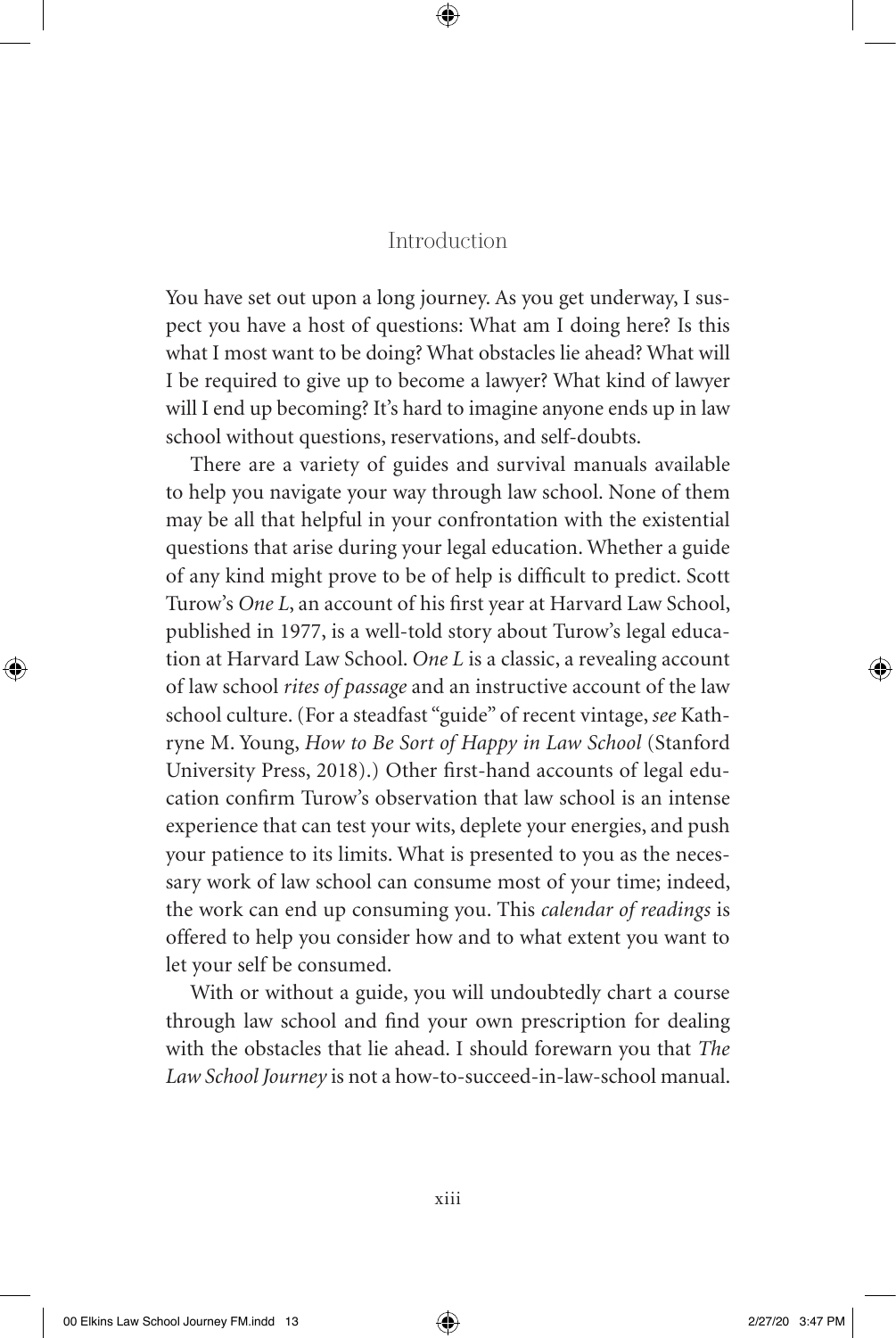#### introduction

The focus here is not on traditional first year courses, or strategies for taking law school examinations; the focus is on *you*, and how you orient yourself to what you find demanded of you in law school. The central focus in *The Law School Journey* is on the need to reflect on your law school experience and how your reflections can be made a part of your education as a lawyer. Being reflective about your law school experience is one way to learn something about your self that you can put to use in your law school journey.

Keep in mind that law school is, as one colleague put it, a "closed ecosystem." The courses you take during your first year (at most law schools) will all be required courses. The texts you work with in this first year of law school consist primarily of judicial opinions. Your teachers will undoubtedly suggest that you "brief" the cases you are assigned to read. You will take legal research and legal writing courses in which the mechanics of legal-style writing will be hammered into your head. These first weeks in law school will pass quickly, and you will begin to prepare for examinations that will test your knowledge of the legal rules and legal doctrines you have so laboriously learned to excavate from the cases. Some of this early law school work, when still new and you are trying to make sense of the cases (and figure out what your teachers expect you to do with cases), can be exhilarating. But then, the early exhilaration fades, and you realize: *Law school is the machine that makes lawyers.*

If you ask of law school no more than to be a product of the law school machine—to be certified as a lawyer—law school will serve that purpose. To resist the grind of law school vocational training, you will need a mindset that allows you to focus not just on your *training* to be a lawyer, but on the *education* that supports the life you will live as a lawyer. The *training|education* fault-line that runs through legal education is of central concern throughout this *calendar of readings*. If the vision you have for yourself as a student and a lawyer is not congruent with what you find yourself becoming in law school, these readings can be a resource to help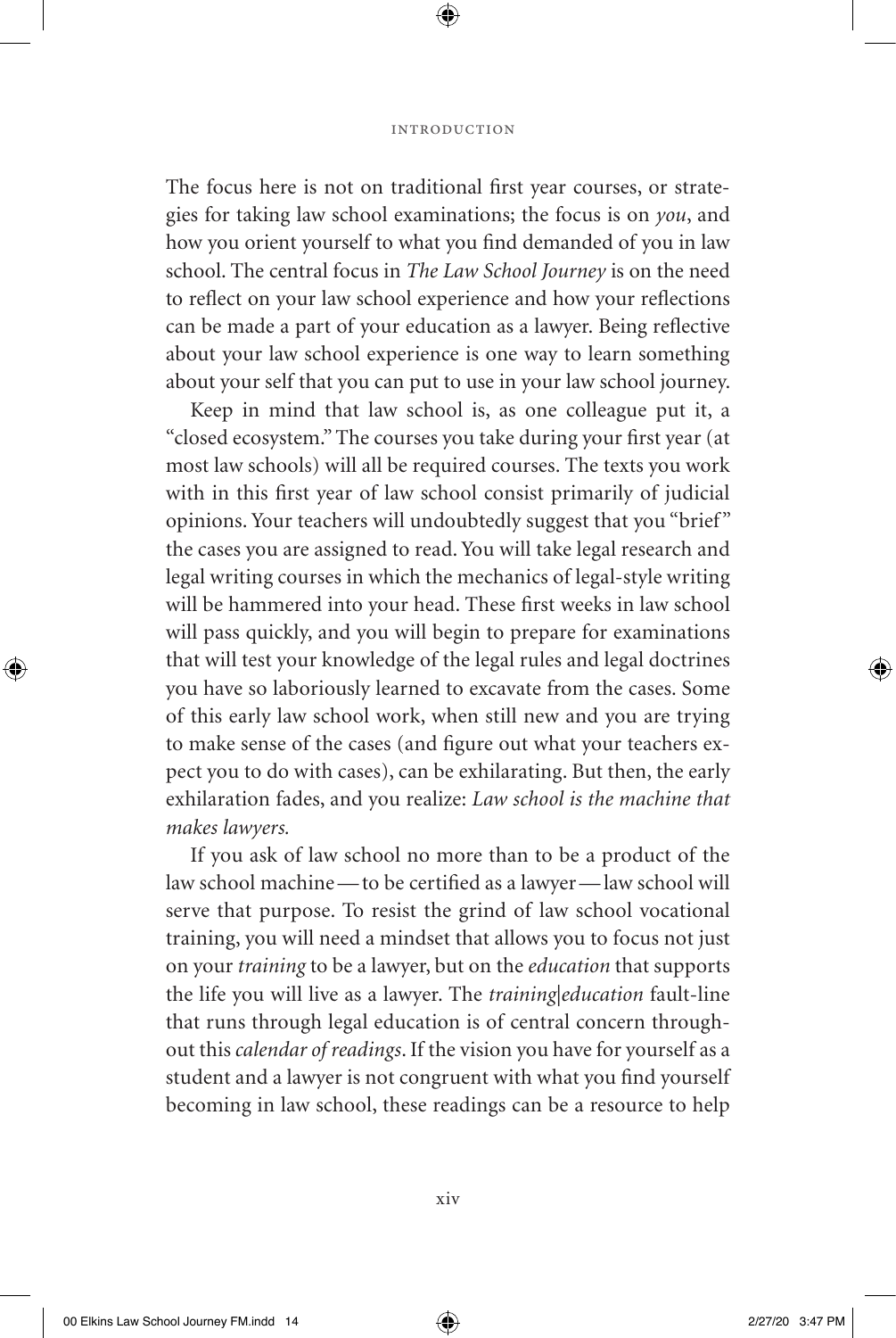you reflect on what you are doing and how what you do makes you the student you are.

## *A Note about the Organization of the Readings*

Legal education has a way of robbing you of anything remotely akin to spare time—law school is a thief who steals time. With that in mind, these readings and commentary are organized as daily readings—a *calendar of readings*. While the readings have been assembled with the idea of day-to-day perusal—a reading each day—there is nothing to prevent you from reading the entire collection over the course of a weekend. The readings are presented in something akin to a logical progression; however, your own situation and interest may prompt you to peruse the readings in a different order than they are presented in *The Law School Journey*.

These readings and commentary are drawn from my own writings (published and unpublished), from the work of colleagues who address legal education as a transformative experience, and from other writings that provide perspective on the journey you now undertake in the law school world. I should note that the philosophical and existential musings collected here—assembled fragments—do not purport to be a comprehensive overview of the world you will learn to navigate in the days and weeks ahead.

## *A Personal Note*

When I went to law school, I knew no lawyers, and had never stepped foot in a courtroom or lawyer's office. I had absolutely no sense or vision of what might lie ahead. The only lawyer I knew anything about was a TV lawyer—Perry Mason—who was, when I was growing up, an iconic figure in the early years of TV culture. If ignorance can be a blessing, it was a bounty for me. I remember my days as a law student with affection. In law school I finally began to understand what it might mean to have an *education.*